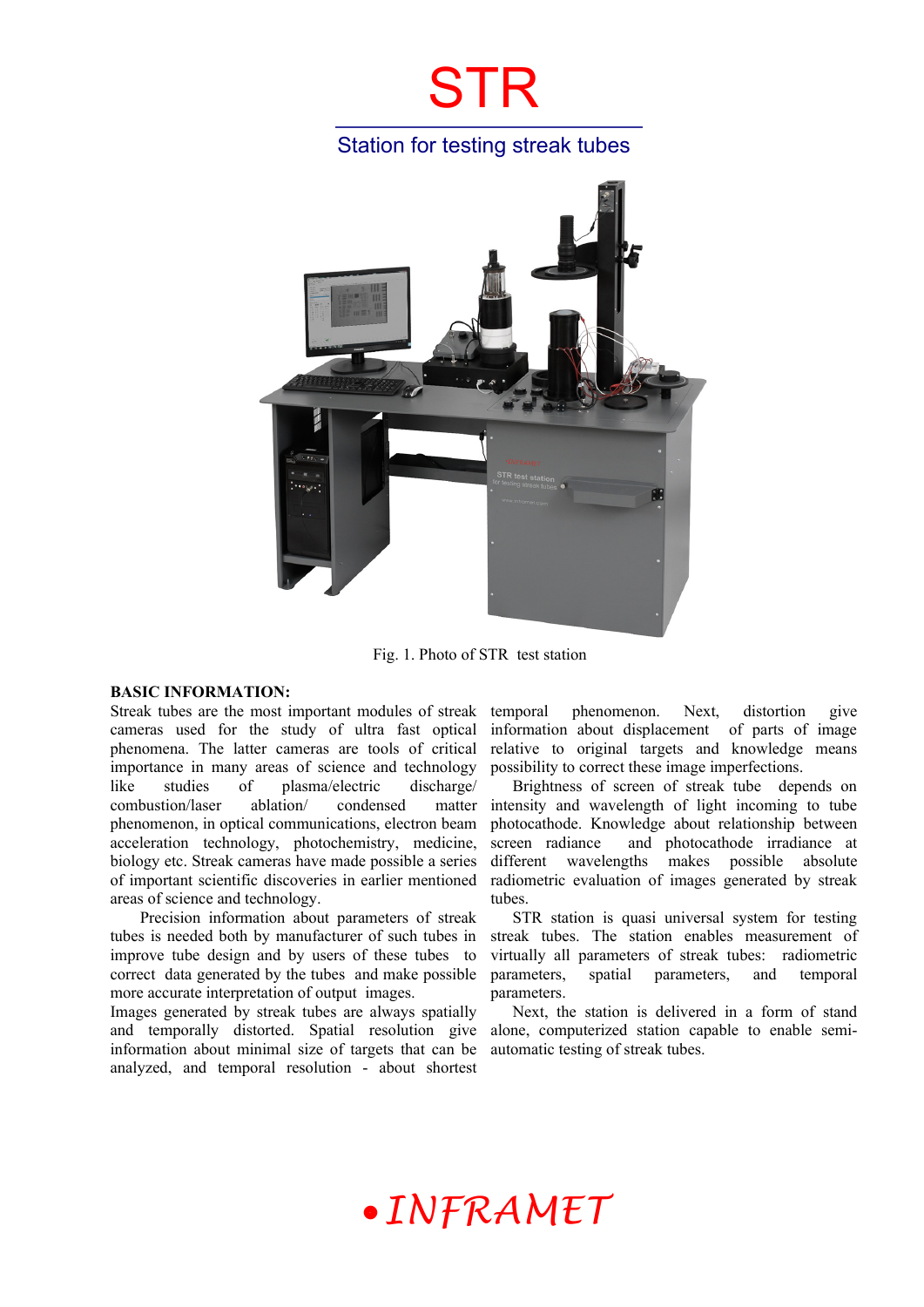## Station for testing streak tubes

STR

#### **HOW IT WORKS:**

The station is built using a concept of three semi-independent channels: a)radiometric channel; b)imaging channel, c)temporal channel (Fig.2).

The radiometric channel is built as a system built from three main modules: broadband halogen light source, spectral selector, and a set of radiometric probes. This channel first irradiate tube photocathode and later measures intensity of light emitted by tube screen. Radiometric parameters of tested streak tubes are determined on the basis of relationship between irradiance of tube photocathode and radiance of tube screen.

The imaging channel is built as electronically controlled LED light source integrated with high resolution image image projector and a target slider. The image projector projects image of a series of standard targets onto photocathode of tested tube. Image quality of images of these targets generated at screen of tested tube is analysed using a set of two electronic cameras. Analysis of captured images deliver information about imaging parameters of tested streak tube.

The temporal channel is built as a PC controlled pulsed light source that illuminate tube photocathode cooperating with a fast light probe that captures temporal profiles of pulses generated at screen of tested tube.



Fig.2. Block diagram of STR test station

Modules of the radiometric channel and modules of the imaging channel excluding light probes and imagers are integrated in a common big mechanical case that works also as a platform tested tubes, light probes, cameras and keyboard of PC. All these modules integrated within the big mechanical case as a single unit are coded as BMS base block. As shown in Fig.2 the BMS block can be divided into two sections: radiometric section and imaging section.

BAL light source is the hearth of radiometric section. It is a polychromatic halogen light source (spectral band from at least 400nm to 1000nm) of ultra high dynamic (over  $10^{10}$ ). The latter feature is important and needed to enable measurement of EBI (simulation of very low light levels) and to measure tube dynamic (simulation of

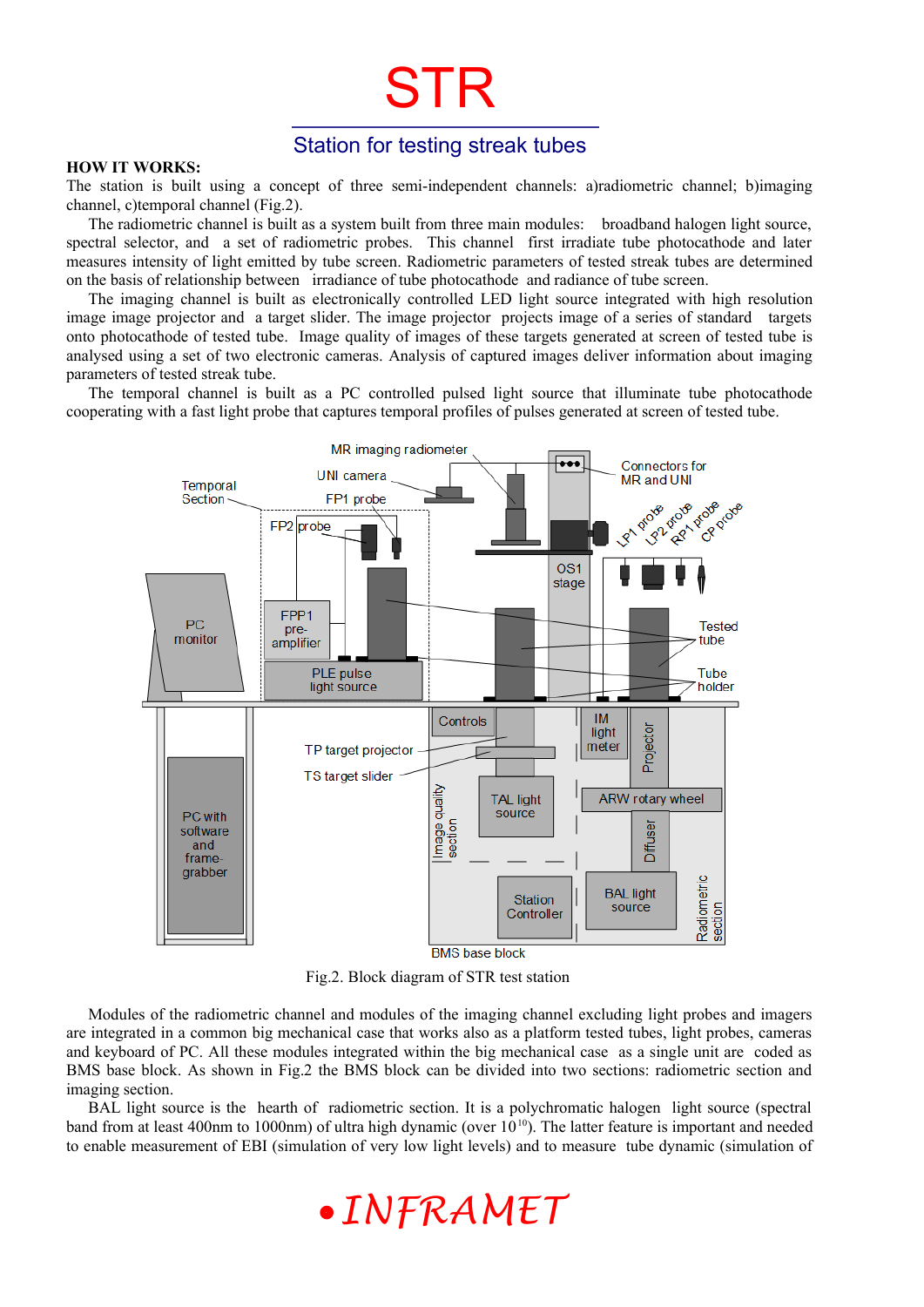### Station for testing streak tubes

very light light levels). Color temperature of BAL light source equals 2856K as recommended by MIL standards for testing image intensifier tubes of similar design as streak tubes.

BAL light source is integrated with ARW rotary wheel with a set of spectral filters. This wheel enables spectral filtering and conversion of polychromatic light emitted directly by BAL source into monochromatic light at a set of ten discrete wavelengths in range from 400nm to 850 nm. This feature enables measurement of radiometric parameters of tested tube at 10 different wavelengths.

Light intensity of BAL light source and position of ARW wheel (wavelength) are controlled from PC enabling easy control of irradiance and spectrum of light at photocathode plane of tested tube.

The imaging section of BMS base block is built as a set of three modules: TAL light source, TS slider, TP image projector. The TAL light source is an electronically controlled LED area light source that illuminate targets inserted into TS target slider. There is here a set of targets: three linear targets to test resolution of streak tubes (the largest of linear targets can work also as an edge target needed during MTF measurement), USAF 1951 targets to test resolution of frame tubes, uniform target, edge target and FOV target. Image of an active test target is projected to photocathode plane of tested tube by TP target projector built using a special macro objective of ultra high resolution of resolution over 256 lp/mm. The latter feature is needed to eliminate influence of TP projector on image quality of projected images and eliminate possible decrease of resolution and MTF measurement results.

Light intensity at screen of the streak tube tested in radiometric mode is to be analysed by a set of four probes:

- 1. LP1- high sensitivity luminance probe needed to measure luminance of tube screen. This probe is needed during measurement of luminance gain and dynamic. Practically this probe can be used only for phosphors of spectrum similar to sensitivity of human eye (P20, P22, P43, P45 phosphors),
- 2. RP1 high sensitivity radiometric probe needed to measure radiance of tube screen (can be used for any phosphor),
- 3. LP2 an ultra high sensitivity probe needed to enable measurement of EBI at very low light level,
- 4. CP is a ultra high sensitivity current probe to measurement of current flowing through photocathode (measurement of luminous sensitivity and radiometric sensitivity).

Output image generated by a tube tested in imaging mode is to be analyzed by a set of three tools:

- 1. MR1 imaging radiometer,
- 2. MR2 imaging radiometer,
- 3. UNI camera.

MR1 is an imaging radiometer of ultra narrow field of view. It is needed to capture images of resolution targets and to enable measurement of spatial resolution (human subjective evaluation of captured images) and MTF (software determines MTF on basis of captured image of edge target).

MR2 is an imaging radiometer of narrow field of view. It is needed during measurement of magnification and distortion.

UNI is a camera of wide field of view. It is needed to capture image of uniform target during measurement of Output non-uniformity.

Height and horizontal position of MR imagers and UNI camera is regulated using OS1 stage.

Temporal channel is built as a set of modules: PLE pulsed light source/analyser, FP1 fast probe, FPP1 preamplifier, FP2 ulfrafast probe. .

PLE pulsed light source/analyser is the hearth of the temporal channel. It is PC controlled light source based on ultra fast LED. The PLE source emits light pulses in form of rectangle wave of regulated frequency. Light power can be regulated, too. At the same time PLE module can be used to capture and analyze fast electrical pulses generated by FP probes.

Temporal profiles of light pulses generated at tube screen are measured using FP1 fast probe integrated with FPP1 preamplifier is used n case of standard phosphors of moderate speed (like P20, P22, P30, P43 or P45). If tube with screen covered using ultra fast phosphors like P46 or P47 is to be tested then ultrafast FP2 probe is to be connected to PLE source/analyser.

Measurement of parameters of streak tubes is supported using a set of computer programs:

- 1. STR Control,
- 2. STR Display,
- 3. STRIM,
- 4. STR Time.

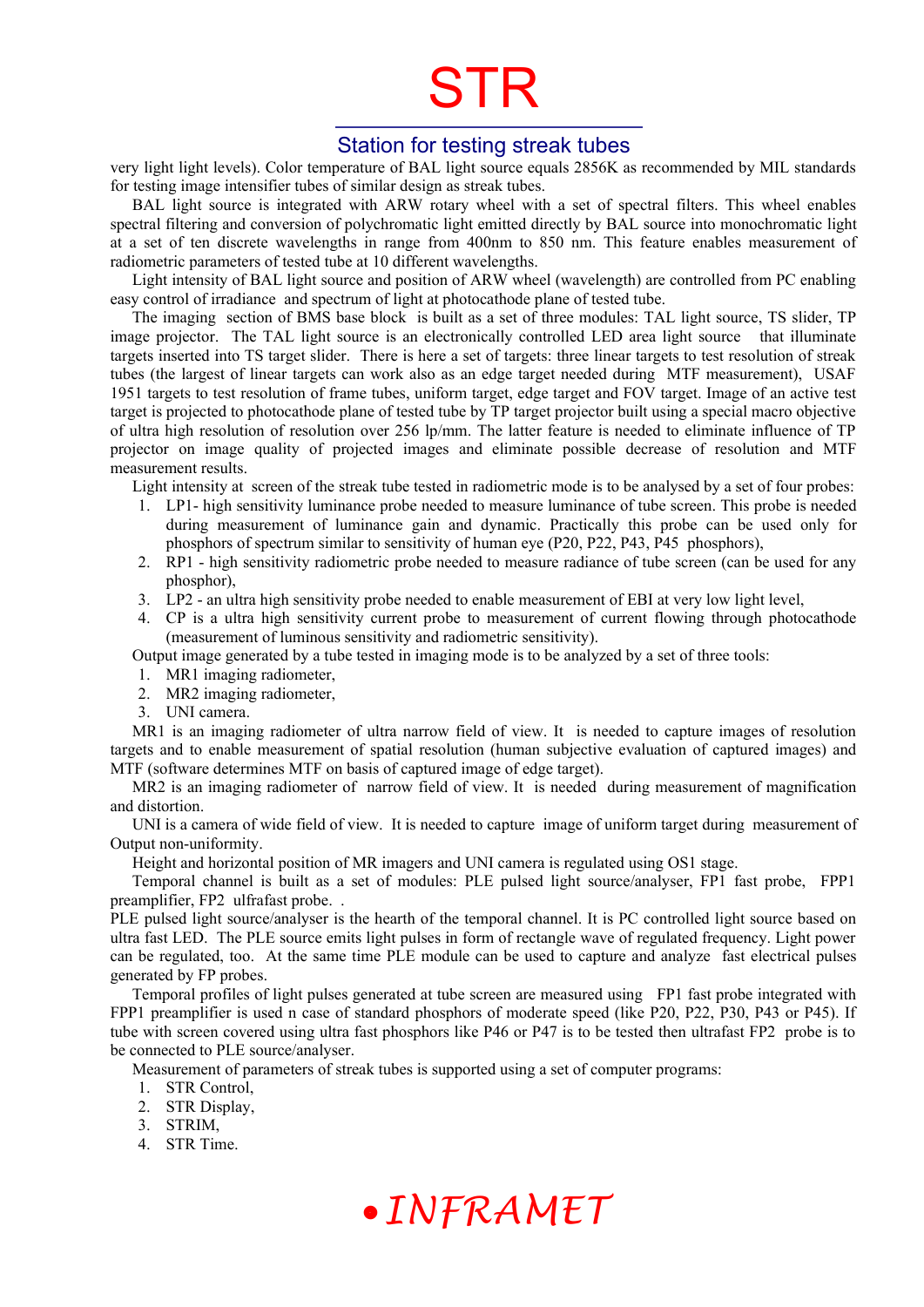### Station for testing streak tubes

STR Control is a computer program that enables control of light irradiance and spectrum at photocathode plane of tested streak tube and measurement of radiance/luminance/current at tube output on basis of signals generated by LP1/LP2/RP1/CP probes. This program enables also fast calculation of radiometric parameters on basis of data from BAL light source and the LP1/LP2/RP1/CP probes.

STR Display enables reading and presentation of illuminance at photocathode of tested tube in imaging channel.

STRIM program enables acquisition and semi-automatic analysis of images generated by MR1 imaging radiometer, MR2 imaging radiometer and UNI camera.

STR Time is a computer program that enables control of parameters of light pulses emitted by LPE light source/analyser and analysis of recorded temporal profiles of electronic signals from FP1/FP2 fast probes.

#### **TEST CAPABILITIES:**

STR test station enables measurement of all important parameters of streak tubes:

- Radiometric parameters:
	- 1. Photocathode luminous sensitivity,
	- 2. Photocathode radiant sensitivity,
	- 3. EBI ( equivalent background input ),
	- 4. Radiant power gain,
	- 5. Luminance Gain,
	- 6. Dynamic range.
- Imaging parameters:
	- 1. Spatial resolution,
	- 2. MTF,
	- 3. Magnification,
	- 4. Distortion.

Temporal parameters:

- 1. Phosphor decay time
- 2. Temporal resolution (option).

Streak tubes of parameters specified below can be tested:

- Photocathode diameter: 5-40mm
- Max tube height: <480mm
- Max screen diameter: <56 mm
- Spectral band: 400 -850nm (typical) can be extended
- Photocathode type: any photocathode sensitive in earlier mentioned spectral band
- Phosphors: P20, P22, P30, P43 (typical), P46, P47 (option)
- External mechanical diameter: <150mm
- Spatial resolution: 16 lp/mm to 81 lp/mm (up to 114 lp/mm option)
- Tubes with MCP and without MCP

Test conditions:

- 1. The customer is responsible to deliver sample streak tubes with electronics to power and control of tested tubes.
- 2. Two types of streak tubes and control electronics can be delivered A)fully operational streak tubes capable to work in streak mode and frame mode, B) streak tubes working only in static mode like image converter tubes
- 3. Control electronics of tubes type A should fulfill these conditions: tubes working in streak mode and frame mode should be triggered by external electrical pulses with frequency not lower than 500 Hz (recommended value 1 kHz), maximal sweep time (that can be used during tests) of tested streak tubes is not lower than 10 microseconds (recommended value is 1 ms), maximal opening time (that can be used during tests) of tested frame tubes is not lower than 1 microseconds.
- 4. Control electronics of tubes type B should fulfill these conditions: to power tube and enable tube to generate image at screen